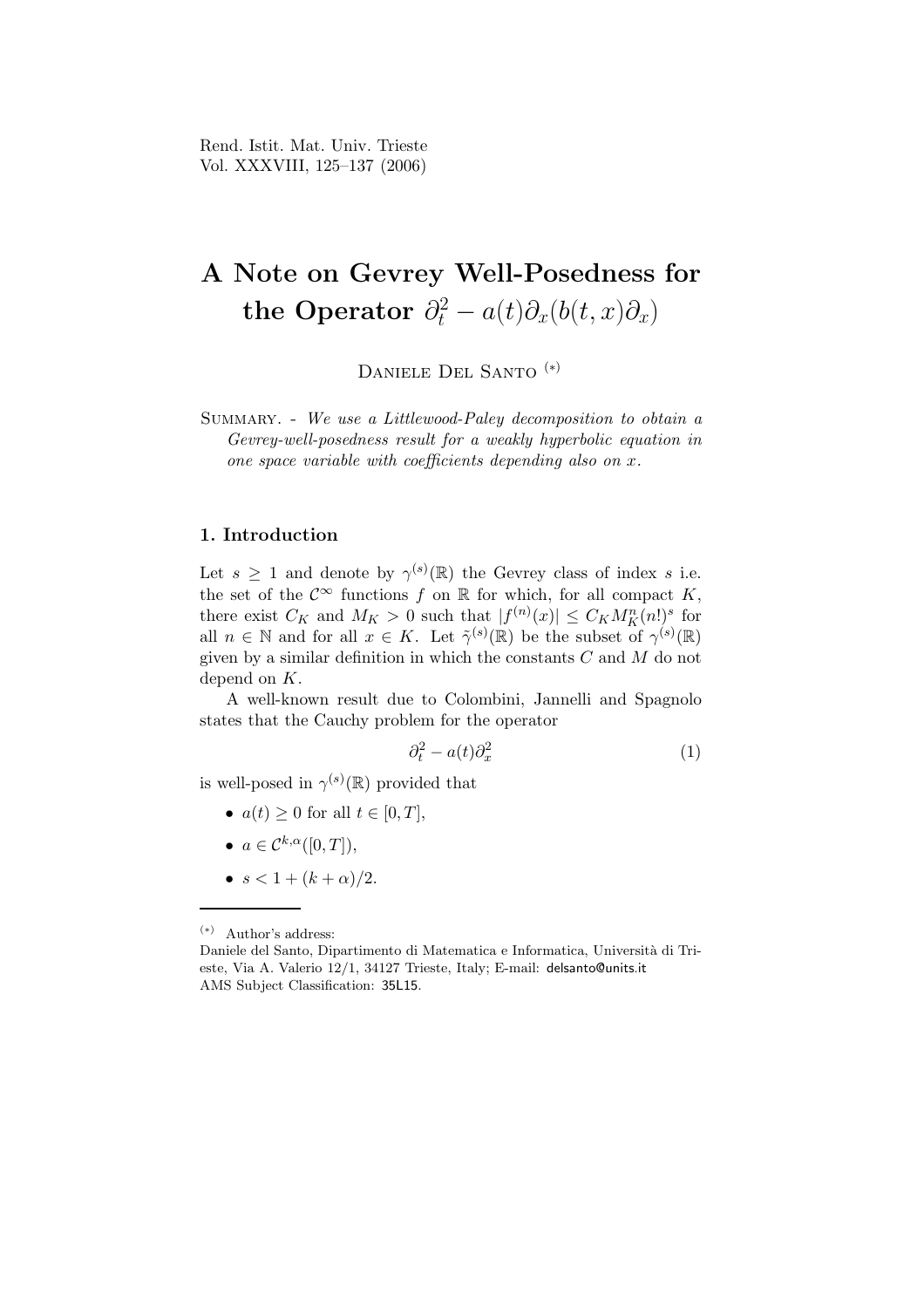### 126 DANIELE DEL SANTO

Moreover the limit value  $1 + (k + \alpha)/2$  cannot be improved (see [7]). As a corollary we have that if  $a \geq 0$  and  $a \in \mathcal{C}^{\infty}$  then the Cauchy problem for (1) is well-posed in every Gevrey class (but not in  $\mathcal{C}^{\infty}$ , as a counterexample in [9] shows).

For the operator

$$
\partial_t^2 - \partial_x(a(t, x)\partial_x) \tag{2}
$$

a result due to Nishitani establishes that the Cauchy problem is  $\gamma^{(s)}$ well-posed under the hypotheses

- $a(t,x) \geq 0$  for all  $(t,x) \in [0,T] \times \mathbb{R}$ ,
- $a \in \mathcal{C}^{k,\alpha}([0,T], \tilde{\gamma}^{(s)}(\mathbb{R}))$ , i.e. for all  $j = 1,\ldots,k$  there exist  $C_j$ ,  $M_i > 0$  such that

$$
|\partial_t^j \partial_x^n a(t, x)| \le C_j M_j^n (n!)^s,
$$

for all *n* and for all  $(t, x) \in [0, T] \times \mathbb{R}$ , and there exist  $C_k^*$ ,  $M_k^* > 0$  such that

$$
\frac{|\partial_t^k \partial_x^n a(t_1, x) - \partial_t^k \partial_x^n a(t_2, x)|}{|t_1 - t_2|^\alpha} \le C_k^* (M_k^*)^n (n!)^s,
$$

for all n and for all  $(t_1, x)$ ,  $(t_2, x) \in [0, T] \times \mathbb{R}$  with  $t_1 \neq t_2$ ,

•  $s < \min\{1 + (k + \alpha)/2, 2\};$ 

(see [11]). Recently the same author has considered the case of  $a \geq 0$ and  $a \in C^{\infty}([0,T], \tilde{\gamma}^{(s)}(\mathbb{R}))$ , obtaining that the Cauchy problem for (2) is  $\gamma^{(s)}$ -well-posed for all  $s < 5/2$ . It is not known if in this case the limit value  $5/2$  is optimal (see [12]).

In this note we consider the operator

$$
\partial_t^2 - a(t)\partial_x(b(t,x)\partial_x) \tag{3}
$$

under the conditions:  $a(t) \geq 0$  for all  $t \in [0, T]$  and  $a \in C^{\infty}([0, T]),$  $b(t,x) \geq \lambda_0 > 0$  for all  $(t,x) \in [0,T] \times \mathbb{R}$  and  $b \in C^{\infty}([0,T], \tilde{\gamma}^{(s)}(\mathbb{R}))$ . We prove that the Cauchy problem for (3) is  $\gamma^{(\sigma)}$ -well-posed for all  $\sigma > s+1$ .

This result will be a corollary of a more general one: if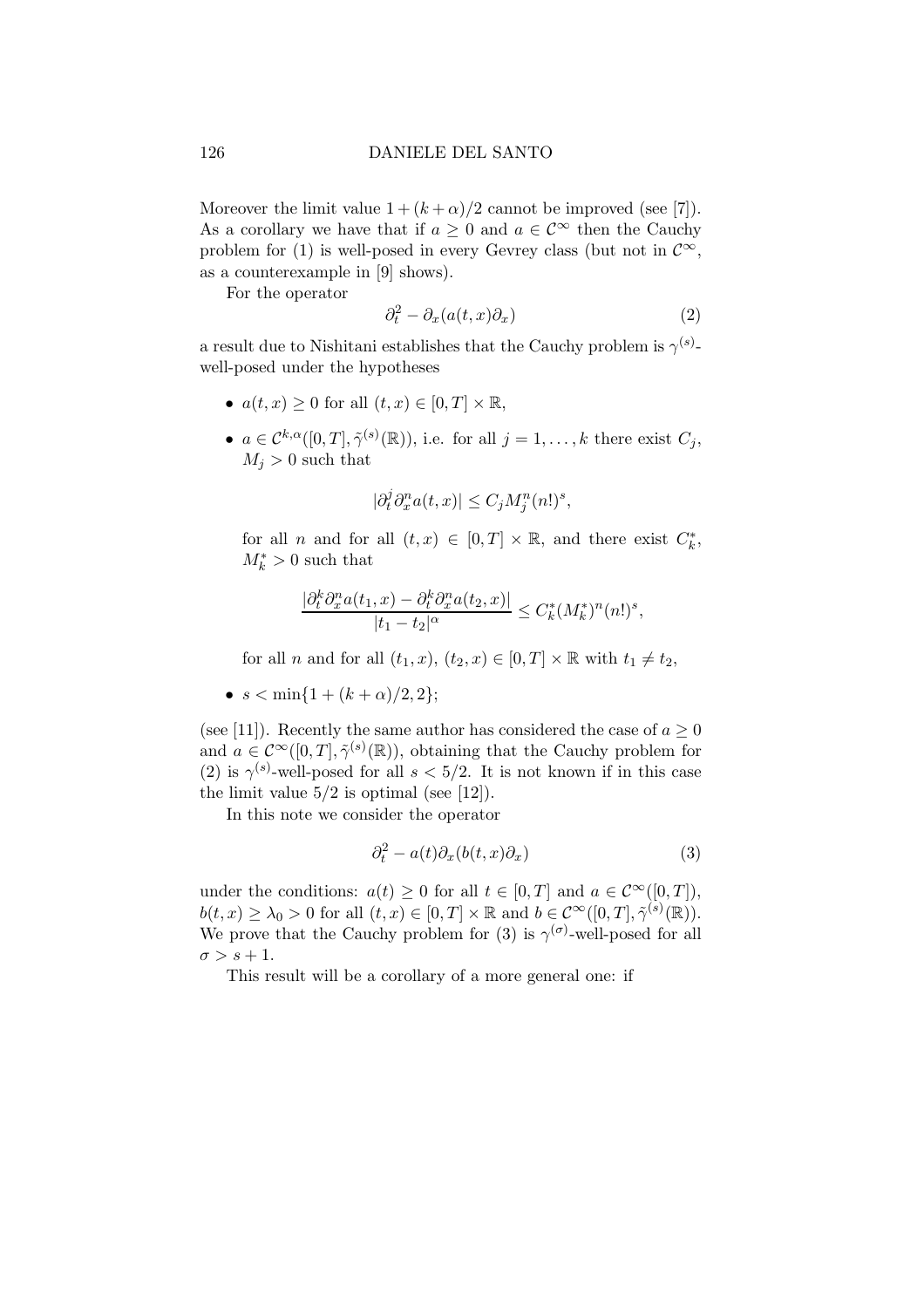- $a(t) \geq 0$  for all  $t \in [0, T]$ ,
- $a \in \mathcal{C}^{k,\alpha}([0,T]),$
- $b(t, x) \geq \lambda_0 > 0$  for all  $(t, x) \in [0, T] \times \mathbb{R}$ ,
- $b \in \mathcal{C}^{k,\alpha}([0,T], \tilde{\gamma}^{(s)}(\mathbb{R})),$
- $1 \leq s < (k+\alpha)/2$ ,

then the Cauchy problem for (3) is  $\gamma^{(\sigma)}$ -well-posed for all  $s + 1$  $\sigma < 1 + (k + \alpha)/2$ .

The interest of this theorem is essentially in its proof which is based on the so-called approximate energy technique, introduced in [6] and [7]. The use of the Fourier transform with respect to the variable  $x$  is replaced here by the Littlewood-Paley decomposition, as in [8] (see for a similar approach [5] and [10]), and this one is adapted to the Gevrey classes. A difficulty in the estimate of a commutator brings to the difference of 1 between the index of the Gevrey regularity of the coefficient  $b$  and the index of the Gevrey regularity of the solution.

After the preparation of this paper was completed we were informed that similar results, with different proofs, have been obtained by Ascanelli in [1].

#### 2. Littlewood-Paley decomposition

Let  $\Phi \in \bigcap_{s>1} \gamma^{(s)}(\mathbb{R})$  such that  $\Phi$  is decreasing and

$$
\Phi(x) = \begin{cases} 1 & \text{if } x \le 0 \\ 0 & \text{if } x \ge 1. \end{cases}
$$

We set  $\Phi_{\nu}(\xi) = \Phi(\frac{|\xi| - \nu^{\rho}}{(\nu+1)\rho - \nu})$  $\frac{|S|-\nu}{(\nu+1)\rho-\nu\rho}$  where  $\nu$  is a positive integer and  $\rho>1$ . We define  $\phi_0(\xi) = \Phi_1(\xi)$  and  $\phi_\nu(\xi) = \Phi_{\nu+1}(\xi) - \Phi_\nu(\xi)$  for  $\nu \geq 1$ . Consequently

$$
\text{supp } \phi_0 \subseteq \{ \xi \in \mathbb{R} \ : \ |\xi| \le 2^{\rho} \},
$$
  

$$
\text{supp } \phi_\nu \subseteq \{ \xi \in \mathbb{R} \ : \ \nu^{\rho} \le |\xi| \le (\nu + 2)^{\rho} \} \quad \text{for } \nu \ge 1.
$$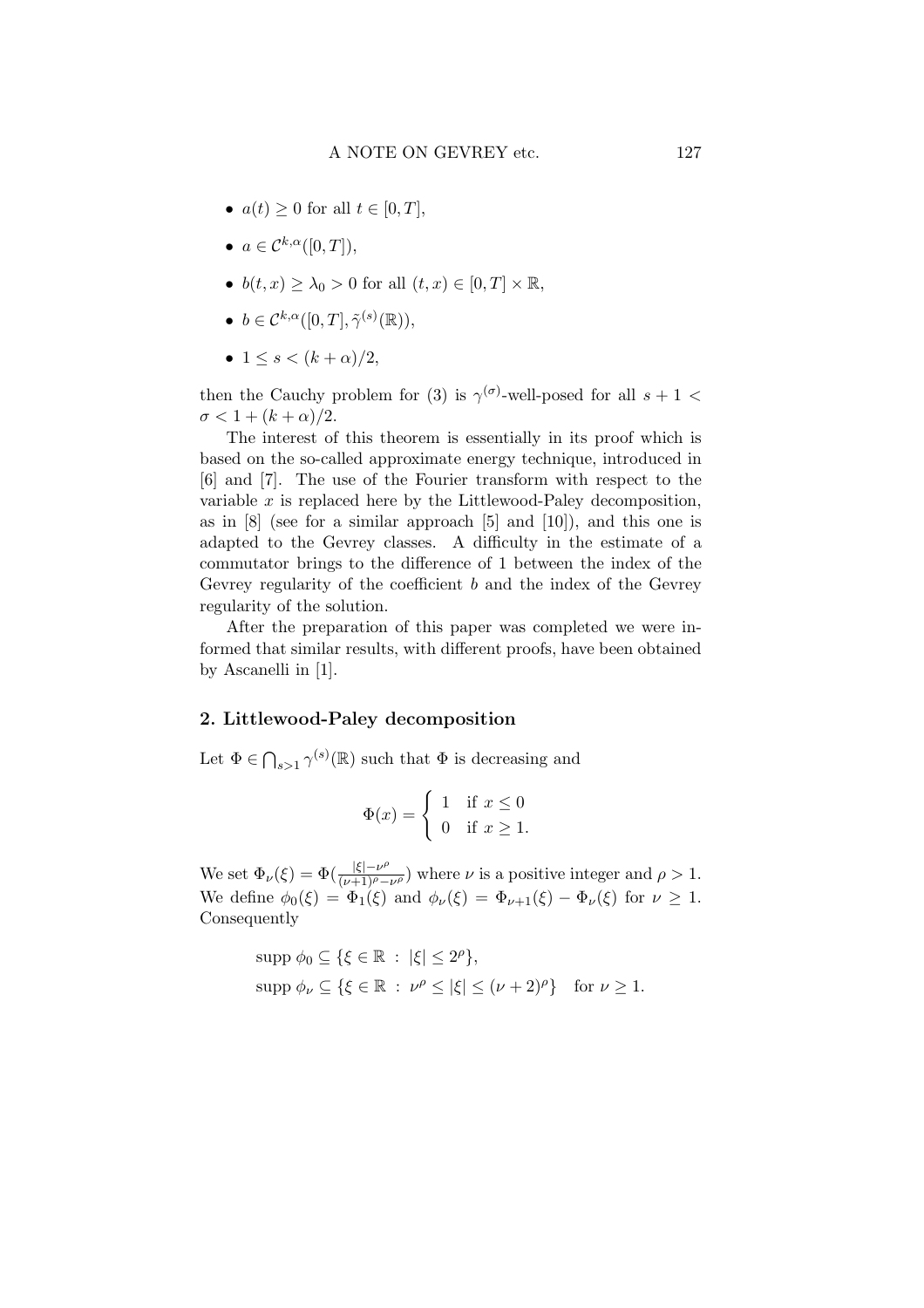Moreover

$$
\sum_{\nu=0}^{k} \phi_{\nu}(\xi) = \Phi_{k+1}(\xi) = \begin{cases} 1 & \text{if } |\xi| \le (k+1)^{\rho} \\ 0 & \text{if } |\xi| \ge (k+2)^{\rho}, \end{cases}
$$

so that  $\sum_{\nu=0}^{\infty} \phi_{\nu}(\xi) = 1$  and  $\phi_{\nu}(\xi)\phi_{\mu}(\xi) = 0$  if  $|\nu - \mu| \ge 2$ . Remark finally that

$$
|\Phi_{\nu}^{(k)}(\xi)| = \left(\frac{1}{(\nu+1)^{\rho} - \nu^{\rho}}\right)^k |\Phi^{(k)}(\frac{|\xi| - \nu^{\rho}}{(\nu+1)^{\rho} - \nu^{\rho}})|. \tag{4}
$$

Let  $u \in \mathcal{S}'(\mathbb{R})$ . We set

$$
u_{\nu}(x) = \phi_{\nu}(D_x)u(x) = \frac{1}{(2\pi)^{1/2}} \int e^{ix\xi} \phi_{\nu}(\xi) \hat{u}(\xi) d\xi
$$
  
= 
$$
\frac{1}{(2\pi)^{1/2}} \int \hat{\phi}_{\nu}(y) u(x - y) dy.
$$

The following results can be easily proved: let  $l \geq 0$ ,  $\sigma > 0$ ,  $\tau > 0$ ,

$$
\mathcal{H}^l(\mathbb{R}) = \{ u \in \mathcal{S}'(\mathbb{R}) : (1 + |\xi|^2)^{l/2} \hat{u}(\xi) \in \mathcal{L}^2(\mathbb{R}) \}
$$

and

$$
\mathcal{H}_{\sigma,\tau}(\mathbb{R}) = \{ u \in \mathcal{S}'(\mathbb{R}) \; : \; \exp(\tau(1+|\xi|^2)^{\frac{1}{2\sigma}}) \hat{u}(\xi) \in \mathcal{L}^2(\mathbb{R}) \};
$$

- $u \in \mathcal{H}^l(\mathbb{R})$  if and only if there exists  $\{c_{\nu}\}_{\nu} \in l^2$  such that  $||u_{\nu}||_{\mathcal{L}^2} \leq c_{\nu} (\nu + 1)^{-\rho l}$  for all  $\nu \in \mathbb{N}$  (see [2]);
- $u \in \mathcal{H}_{\sigma,\tau}(\mathbb{R})$  for some  $\tau > 0$  if and only if there exist  $\{c_{\nu}\}_{\nu} \in l^2$ and  $\tau' > 0$  such that  $||u_{\nu}||_{\mathcal{L}^2} \leq c_{\nu} \exp(-\tau'(\nu+1)^{\rho/\sigma})$  for all  $\nu \in \mathbb{N}$  (see [13], [3], [4]).

Let us finally remark that if  $w \in \mathcal{L}^2(\mathbb{R})$  then

$$
\nu^{\rho} \|w_{\nu}\|_{\mathcal{L}^{2}} \leq \|\partial_{x} w_{\nu}\|_{\mathcal{L}^{2}} \leq (\nu + 2)^{\rho} \|w_{\nu}\|_{\mathcal{L}^{2}}.
$$
 (5)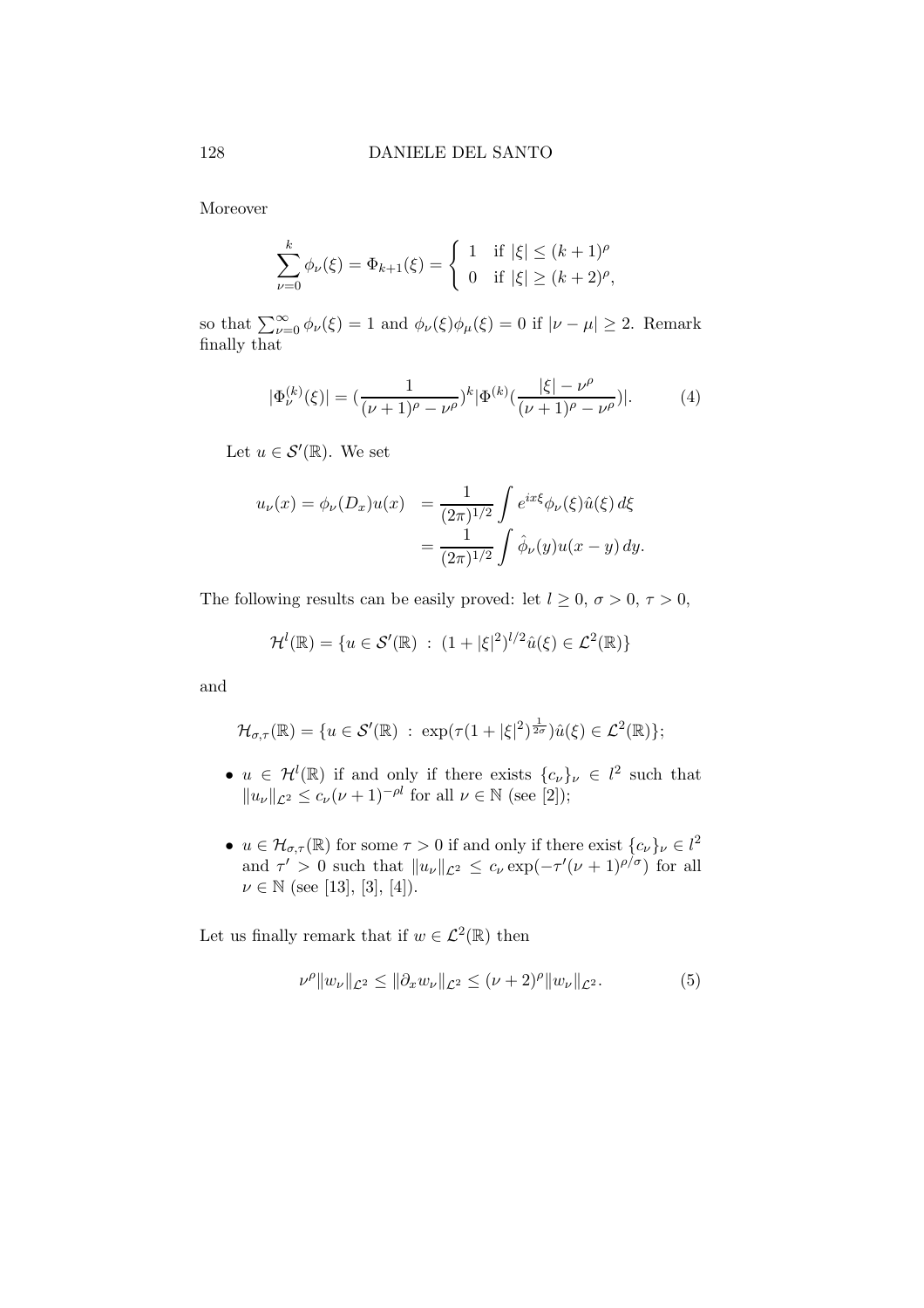## 3. Energy estimate

Let  $k \geq 2$ ,  $\alpha \in [0,1]$ ,  $a \in \mathcal{C}^{k,\alpha}[0,T]$  and  $a \geq 0$ . Let  $2 \leq s+1 < \sigma <$  $1 + (k + \alpha)/2$ ,  $b \in \mathcal{C}^{k,\alpha}([0,T], \tilde{\gamma}^{(s)}(\mathbb{R}))$  and  $b \geq \lambda_0 > 0$ . Suppose that  $u \in C^2([0,T], \mathcal{H}_{\sigma,\tau}(\mathbb{R}))$ , where  $\tau > 0$ . Let

$$
\partial_t^2 u(t,x) - a(t)\partial_x(b(t,x)\partial_x u(t,x)) = Lu(t,x). \tag{6}
$$

Applying to both side of (6) the operator  $\phi_{\nu}(D_x)$  we obtain

$$
\partial_t^2 u_\nu = a(t) \partial_x (b(t,x) \partial_x u_\nu) + (Lu)_\nu + a \partial_x ([\phi_\nu, b] \partial_x u),
$$

where  $[\phi_{\nu},b]\partial_x u$  denotes the commutator

$$
\phi_{\nu}(D_x)(b(t,x)\partial_x u(t,x)) - b(t,x)(\phi_{\nu}(D_x)\partial_x u(t,x)).
$$

Let  $\varepsilon_{\nu} \in (0,1]$ ; we define

$$
E_{\nu,\varepsilon_{\nu}}u(t) = ||\partial_t u_{\nu}(t,\cdot)||_{\mathcal{L}^2}^2 + ||u_{\nu}(t,\cdot)||_{\mathcal{L}^2}^2
$$
  
 
$$
+ (a(t) + \varepsilon_{\nu})\langle b(t,\cdot)\partial_x u_{\nu}, \partial_x u_{\nu}\rangle_{\mathcal{L}^2,\mathcal{L}^2}.
$$

Differentiating  $E_{\nu,\varepsilon_{\nu}}u(t)$  with respect to the variable t and using (5) and (6) we have that

$$
E'_{\nu,\varepsilon_{\nu}}u(t) \leq (C(\varepsilon_{\nu}^{1/2}(\nu+1)^{\rho}+1)+\frac{|a'(t)|}{a(t)+\varepsilon_{\nu}})E_{\nu,\varepsilon_{\nu}}u(t) +2a(t)|\langle[\phi_{\nu},b]\partial_xu,\partial_x\partial_t u_{\nu}\rangle|+2|\langle(Lu)_{\nu},\partial_t u_{\nu}\rangle|,
$$

where C depends only on  $||b||_{\infty}$  and  $||\partial_t b||_{\infty}$ . Since  $a \in C^{k,\alpha}([0,T])$ and  $a \geq 0$ , from [7, Lemma 1], we obtain that there exists C' depending only on a such that, for all  $t \in [0, T]$ ,

$$
\int_0^t \frac{|a'(s)|}{a(s) + \varepsilon_\nu} ds \le C' \varepsilon_\nu^{-1/(k+\alpha)} \le C' \varepsilon_\nu^{-1/(2\sigma-2)}.
$$

We choose  $\rho = \sigma$ ,  $\varepsilon_{\nu} = (\nu + 1)^{-(2\sigma - 2)}$  and we set

$$
h_{\nu}(t) = \int_0^t C(\varepsilon_{\nu}^{1/2}(\nu + 1)^{\rho} + 1) + \frac{|a'(s)|}{a(s) + \varepsilon_{\nu}} ds.
$$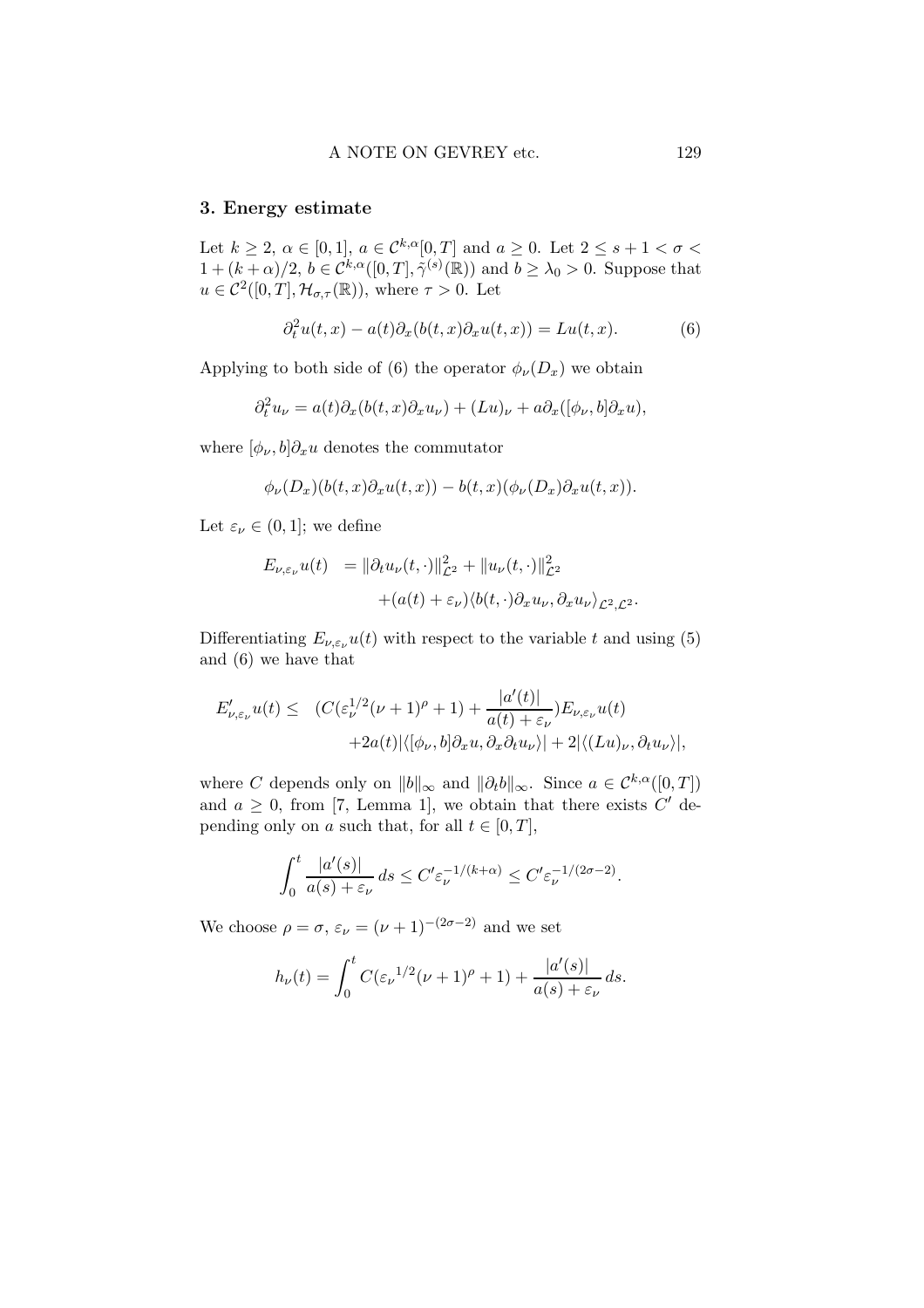We obtain, for all  $t \in [0, T]$  and for all  $\nu$ ,

$$
0 \le h_{\nu}(t) \le C_1(\nu + 1),\tag{7}
$$

where  $C_1$  depends only on  $a$  and  $b$ . Moreover a simple computation gives, for all  $t \in [0, T]$  and for all  $\nu$ ,

$$
0 \le h_{\nu+1}(t) - h_{\nu}(t) \le C_2,\tag{8}
$$

where again  $C_2$  does not depend on  $\nu$ .

We define

$$
\mathcal{E}(t) = \sum_{\nu=0}^{\infty} e^{-h_{\nu}(t) - (2\beta t - \tau')(\nu+1)} E_{\nu, \varepsilon_{\nu}} u(t),
$$

where the constant  $\beta$  will be fixed later on and  $\tau' > 0$  is such that there exists  $C' > 0$ , not depending on u, such that

$$
\mathcal{E}(0) \le C'(\|u(0,\cdot)\|_{H_{\sigma,\tau}}^2 + \|\partial_t u(0,\cdot)\|_{H_{\sigma,\tau}}^2).
$$

Differentiating  $\mathcal{E}(t)$  we obtain

$$
\mathcal{E}'(t) = \sum_{\nu=0}^{\infty} \left[ \left( -C(\varepsilon_{\nu}^{1/2}(\nu+1)^{\rho} + 1) - \frac{|a'(t)|}{a(t) + \varepsilon_{\nu}} - 2\beta(\nu+1) \right) \right. \\ \left. + \sum_{\nu=0}^{\infty} e^{-h_{\nu}(t) - (2\beta t - \tau')(\nu+1)} E_{\nu, \varepsilon_{\nu}} u(t) \right]
$$

so that

$$
\mathcal{E}'(t) \leq \sum_{\nu=0}^{\infty} -2\beta(\nu+1)e^{-h_{\nu}(t) - (2\beta t - \tau')(\nu+1)} E_{\nu,\varepsilon_{\nu}} u(t)
$$
  
+ 
$$
\sum_{\nu=0}^{\infty} e^{-h_{\nu}(t) - (2\beta t - \tau')(\nu+1)} \left[ 2a(t) |\langle [\phi_{\nu}, b] \partial_x u, \partial_x \partial_t u_{\nu} \rangle| \right] \tag{9}
$$
  
+2| $\langle (Lu)_{\nu}, \partial_t u_{\nu} \rangle|$ .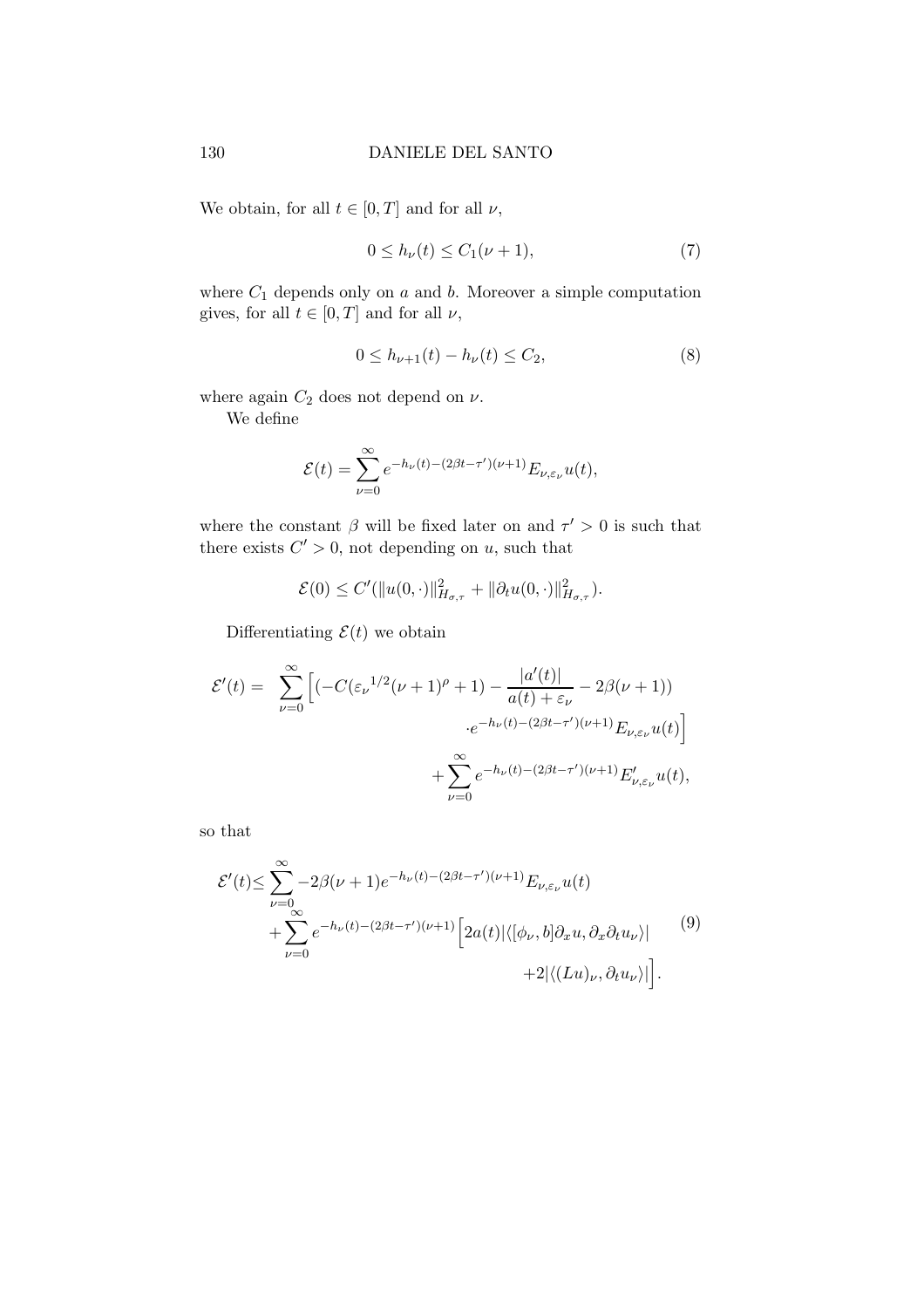## 4. Estimate of the commutator

We set  $\psi_0 = \phi_0 + \phi_1$  and, for  $\nu \ge 1$ ,  $\psi_{\nu} = \phi_{\nu-1} + \phi_{\nu} + \phi_{\nu+1}$ . We have

$$
\partial_x u = \sum_{\mu} \psi_{\mu}(D_x) \partial_x u_{\mu}
$$

and consequently

$$
[\phi_{\nu}, b]\partial_x u = \sum_{\mu} ([\phi_{\nu}, b]\psi_{\mu}) \partial_x u_{\mu}.
$$

Using (5) we have that there exists  $C_0 > 0$  depending only on a and b such that

$$
\sum_{\nu=0}^{\infty} e^{-h_{\nu}(t) - (2\beta t - \tau')(\nu+1)} 2a(t) |\langle [\phi_{\nu}, b] \partial_x u, \partial_x \partial_t u_{\nu} \rangle|
$$
  
\n
$$
\leq C_0 \sum_{\nu,\mu}^{\infty} k_{\nu,\mu} \left[ e^{-\frac{h_{\mu}(t)}{2} - (\beta t - \frac{\tau'}{2})(\mu+1)} (\mu+1)^{\frac{1}{2}} (\lambda_0 a(t))^{\frac{1}{2}} ||\partial_x u_{\mu}|| \right]^{(10)}
$$
  
\n
$$
\cdot e^{-\frac{h_{\nu}(t)}{2} - (\beta t - \frac{\tau'}{2})(\nu+1)} (\nu+1)^{\frac{1}{2}} ||\partial_t u_{\nu}||,
$$

where

$$
k_{\nu,\mu} = e^{-\frac{h_{\nu}(t) - h_{\mu}(t)}{2} - (\beta t - \frac{\tau'}{2})(\nu - \mu)} (\mu + 1)^{-\frac{1}{2}} (\nu + 1)^{\rho - \frac{1}{2}} \|\|\phi_{\nu}, b\|\psi_{\mu}\|\|
$$

and  $\|[\phi_{\nu},b]\psi_{\mu}\|$  denotes the norm of  $[\phi_{\nu},b]\psi_{\mu}$  as an operator from  $\mathcal{L}^2(\mathbb{R})$  to  $\mathcal{L}^2(\mathbb{R})$ . To evaluate this norm we use the following two lemmas.

LEMMA 4.1. If  $|\mu - \nu| \leq 2$  then there exists  $C > 0$  such that

$$
\| [\phi_{\nu}, b] \psi_{\mu} \| \le C(\nu + 1)^{1 - \rho}.
$$
 (11)

*Proof.* It is sufficient to evaluate the norm of  $[\phi_{\nu}, b]$  as an operator from  $\mathcal{L}^2(\mathbb{R})$  to  $\mathcal{L}^2(\mathbb{R})$ . We have

$$
(\phi_{\nu}(D_x)(bu)-b\phi_{\nu}(D_x)(u))(t,x)=\int \hat{\phi_{\nu}}(x-y)(b(t,y)-b(t,x))u(y)\,dy.
$$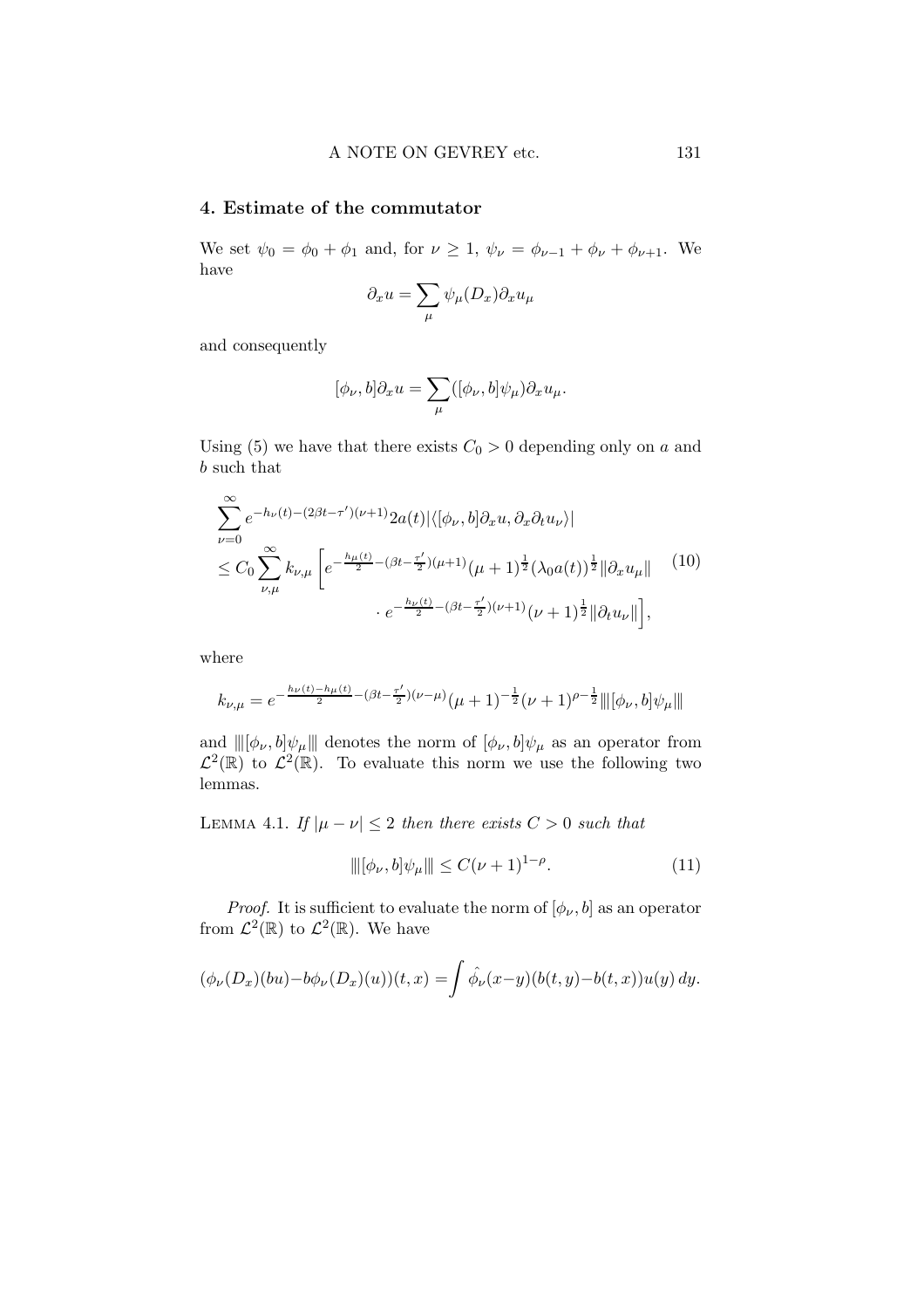Since  $|b(t,x) - b(t,y)| \leq C|x-y|$ , we deduce that  $\|[\phi_{\nu},b]\|$  will be estimated by a constant times the quantity  $\sup_x \int |\hat{\phi}_{\nu}(x-y)||x$  $y|$  dy. Using the fact that

$$
\phi_{\nu}(\xi) = \Phi\left(\frac{|\xi| - (\nu + 1)^{\rho}}{(\nu + 2)^{\rho} - (\nu + 1)^{\rho}}\right) - \Phi\left(\frac{|\xi| - \nu^{\rho}}{(\nu + 1)^{\rho} - \nu^{\rho}}\right)
$$

it is easy to reach the conclusion.  $\Box$ 

LEMMA 4.2. If  $|\mu - \nu| \geq 3$  then for all  $s' > s$  there exist  $C, \delta > 0$ such that

$$
\| [\phi_{\nu}, b] \psi_{\mu} \| \le C \exp(-\delta(\max\{\nu, \mu\})^{(\rho - 1)/s'}).
$$
 (12)

Proof. We follow the proof of [8, Prop. 4.5]. We have

$$
[\phi_{\nu}, b]w(x) = \int \hat{\phi}_{\nu}(x - y)(b(t, y) - b(t, x))w(y) dy
$$
  
= 
$$
\int (k_1(x, y) + k_2(x, y))u(y) dy,
$$

where

$$
k_1(x, y) = \hat{\phi}_{\nu}(x - y)(\partial_x b(t, x)(y - x) + \dots + \frac{\partial_x^N b(t, x)}{N!}(y - x)^N),
$$
  

$$
k_2(x, y) = \hat{\phi}_{\nu}(x - y)\frac{\partial_x^{N+1}b(t, \theta)}{(N+1)!}(y - x)^{N+1}
$$

with  $\theta$  between x and y. The functions  $k_1$  and  $k_2$  are the kernels of the operators  $K_1$  and  $K_2$  respectively, so that  $[\phi_{\nu}, b] = K_1 + K_2$ .

Since  $|\nu - \mu| \geq 3$  and consequently  $\phi_{\nu}(\xi)\psi_{\mu}(\xi) = 0$  for all  $\xi \in$ R then  $K_1\psi_\mu = 0$ . We evaluate  $|||K_2|||$ . We have to estimate  $\sup_x \int |k_2(x,y)| dy$  and  $\sup_y \int |k_2(x,y)| dx$ . From (4) and the Gevrey regularity of Φ we have that

$$
\|\phi_{\nu}^{(N)}\|_{\infty}\leq CM^{N}\nu^{(1-\rho)N}(N!)^{1+s'-s},
$$

and consequently

$$
\int |\phi_{\nu}^{(N)}(\xi)| d\xi \le C'M^N \nu^{(1-\rho)(N-1)}(N!)^{1+s'-s}.
$$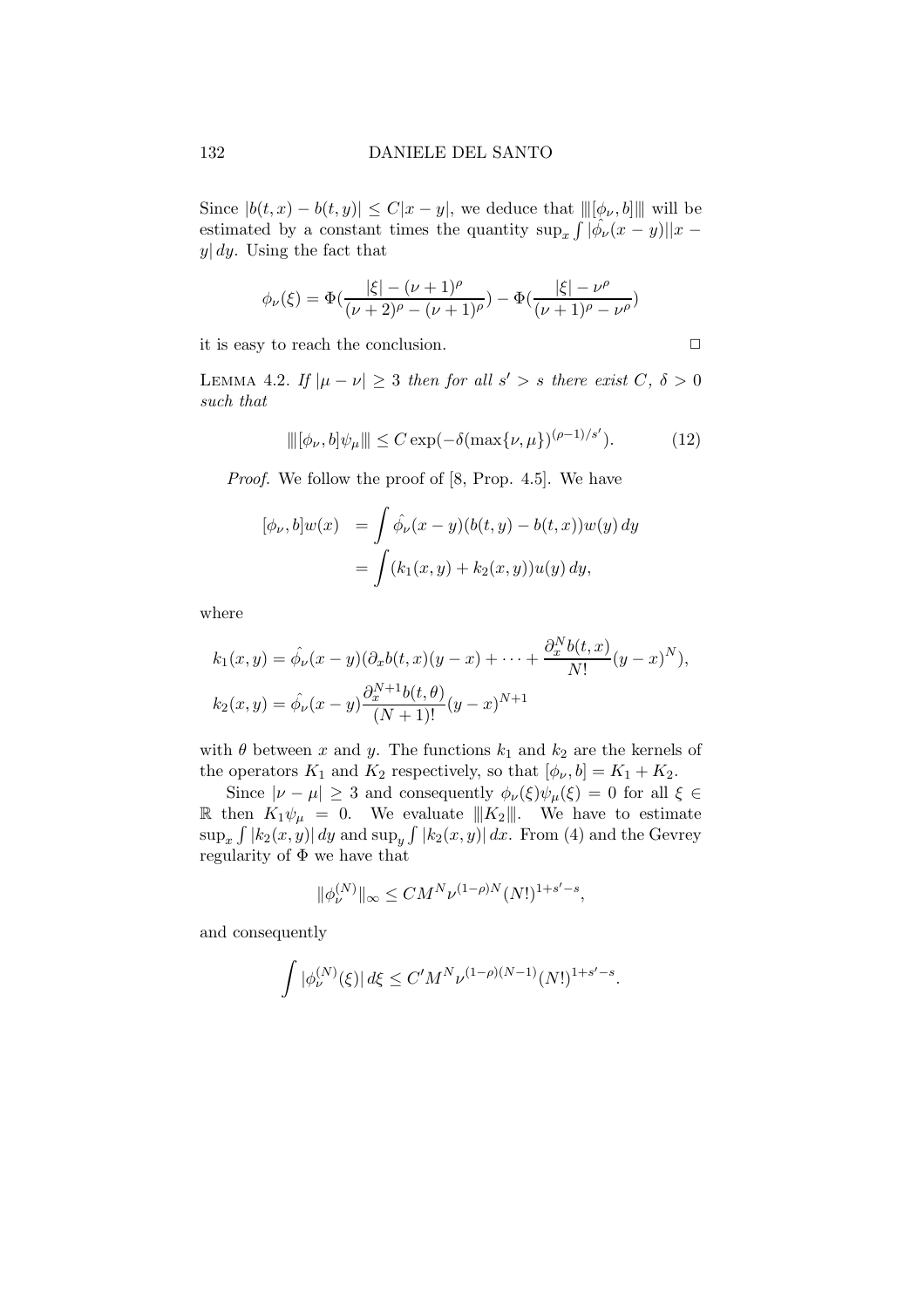We remark now that

$$
\begin{aligned} |z|^{N+3} |\hat{\phi}_{\nu}(z)| &\leq C |(\phi_{\nu}^{(N+3)})^{\hat{}}(z)| \leq C' \int |\phi_{\nu}^{(N+3)}(\xi)| \, d\xi \\ &\leq C'' M^{N+3} \nu^{(1-\rho)(N+2)} ((N+3)!)^{1+s'-s}, \end{aligned}
$$

and then

$$
\int |z|^{N+1} |\hat{\phi}_{\nu}(z)| dz \leq CM^{N+3} \nu^{(1-\rho)(N+2)} ((N+3)!)^{1+s'-s}.
$$

On the other hand

$$
\left|\frac{\partial_x^{N+1}b(t,\theta)}{(N+1)!}\right| \le CM^{N+1}((N+1)!)^{s-1}.
$$

Putting together we obtain

$$
\max\{\sup_x \int |k_2(x,y)| dy, \sup_y \int |k_2(x,y)| dx\}
$$
  
\n
$$
\leq CM^{N+1} \nu^{(1-\rho)(N+1)} ((N+1)!)^{s'}.
$$

Since  $[\phi_{\nu},b]\psi_{\mu} = \phi_{\nu}[b,\psi_{\mu}]$  we deduce that there exist C and  $M > 0$ such that for all  $N\in\mathbb{N}$ 

$$
\| [ \phi_{\nu}, b] \psi_{\mu} \| \| \leq C M^{N+1} (\max \{ \nu, \mu \})^{(1-\rho)(N+1)} ((N+1)!)^{s'},
$$

and (12) follows.  $\Box$ 

Our goal is now to evaluate the quantity

$$
\sup_{\nu} \sum_{\mu} k_{\nu,\mu} + \sup_{\mu} \sum_{\nu} k_{\nu,\mu}.
$$

We set  $k_{\nu,\mu} = k'_{\nu,\mu} + k''_{\nu,\mu}$  where  $k'_{\nu,\mu} = k_{\nu,\mu}$  if  $|\nu - \mu| \leq 2$  and  $k'_{\nu,\mu} = 0$ otherwise, while  $k''_{\nu,\mu} = k_{\nu,\mu}$  if  $|\nu - \mu| \geq 3$  and  $k''_{\nu,\mu} = 0$  otherwise. We remark now that, for  $\nu \geq 2$ ,

$$
\sum_{\mu} k'_{\nu,\mu} = k_{\nu,\nu-2} + k_{\nu,\nu-1} + k_{\nu,\nu} + k_{\nu,\nu+1} + k_{\nu,\nu+2},
$$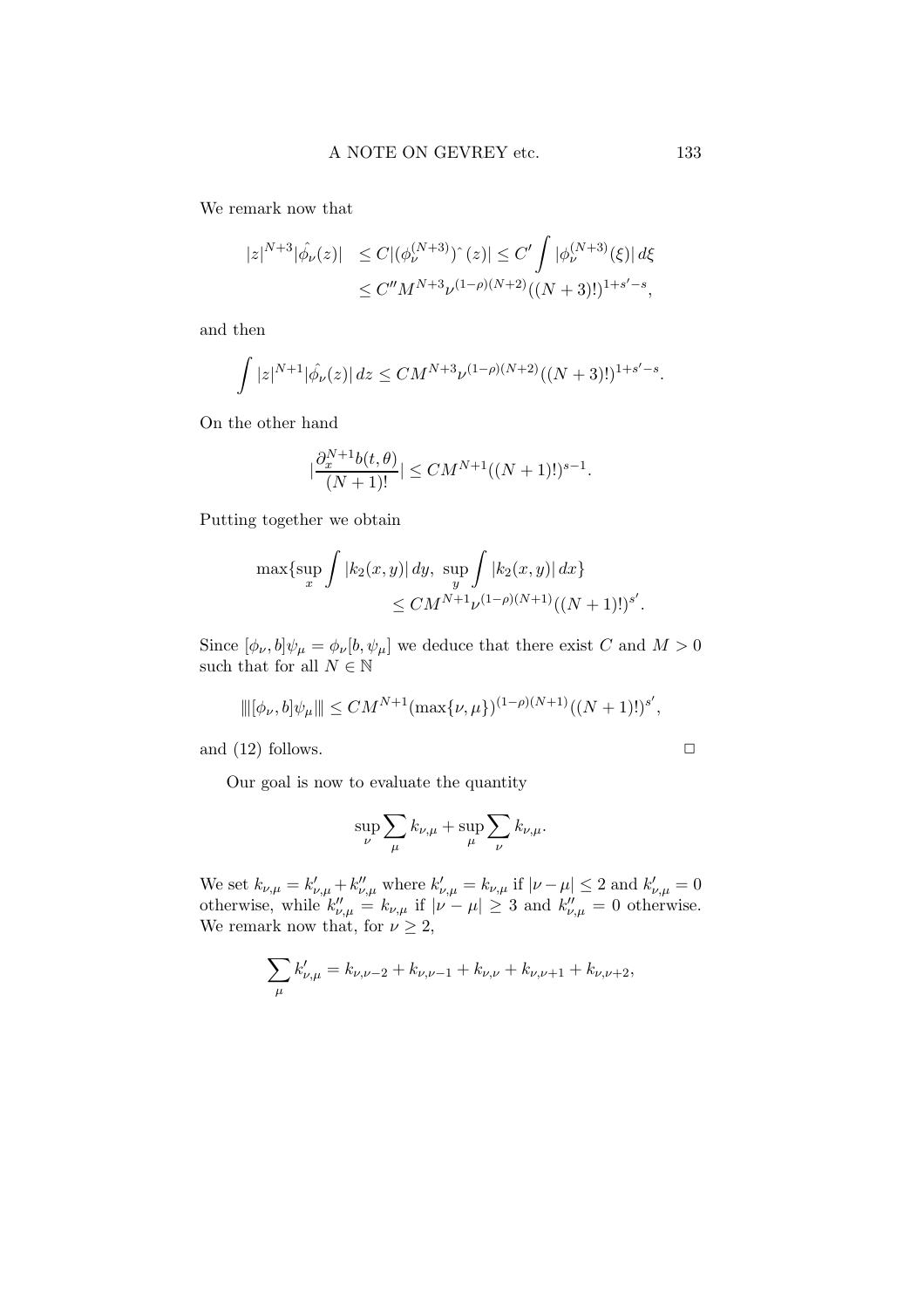and using (8) and (11) we have, for instance,

$$
k_{\nu,\nu-1} = e^{-\frac{h_{\nu}(t) - h_{\nu-1}(t)}{2} - (\beta t - \frac{\tau'}{2})} \nu^{-\frac{1}{2}} (\nu + 1)^{\rho - \frac{1}{2}} \|\phi_{\nu}, b]\psi_{\mu}\|
$$
  
\n
$$
\leq e^{C_2 + \tau' + 2\beta t} \nu^{-\frac{1}{2}} (\nu + 1)^{\rho - \frac{1}{2}} C(\nu + 1)^{1-\rho}
$$
  
\n
$$
\leq K e^{2\beta t},
$$

where K does not depend on  $\beta$ . Computing the other terms in a similar way we obtain

$$
\sup_{\nu} \sum_{\mu} k'_{\nu,\mu} + \sup_{\mu} \sum_{\nu} k'_{\nu,\mu} \leq K' e^{2\beta t},
$$

where K' does not depend on  $\beta$ . Let us consider  $\sum_{\mu} k''_{\nu,\mu}$ . Using (7) and (12), in which we choose  $s < s' < \sigma - 1$  and consequently  $(\rho - 1)/s' > 1$ , we have

$$
\sum_{\mu} k_{\nu,\mu}''
$$
\n
$$
= \sum_{\mu, |\nu-\mu| \ge 3} e^{-\frac{h_{\nu}(t)-h_{\mu}(t)}{2} - (\beta t - \frac{\tau'}{2})(\nu-\mu)} (\mu+1)^{-\frac{1}{2}}(\nu+1)^{\rho-\frac{1}{2}} \|\|\phi_{\nu}, b\|\psi_{\mu}\|\|
$$
\n
$$
\le \sum_{\mu, |\nu-\mu| \ge 3} e^{\frac{C_1}{2}(\nu+\mu) - (\beta t - \frac{\tau'}{2})(\nu-\mu)} (\mu+1)^{-\frac{1}{2}}(\nu+1)^{\rho-\frac{1}{2}} \|\|\phi_{\nu}, b\|\psi_{\mu}\|\|
$$
\n
$$
\le e^{\frac{C_1+\tau'-2\beta t}{2}\nu} (\nu+1)^{\rho-\frac{1}{2}} C e^{-\delta\nu^{(\rho-1)/s'}} \sum_{\mu=0}^{\nu-3} e^{\frac{C_1-\tau'+2\beta t}{2}\mu} (\mu+1)^{-\frac{1}{2}}
$$
\n
$$
+ e^{\frac{C_1+\tau'-2\beta t}{2}\nu} (\nu+1)^{\rho-\frac{1}{2}} \sum_{\mu=\nu+3}^{\infty} e^{\frac{C_1-\tau'+2\beta t}{2}\mu} (\mu+1)^{-\frac{1}{2}} C e^{-\delta\mu^{(\rho-1)/s'}}
$$
\n
$$
\le C(\nu+1)^{\rho-\frac{1}{2}} e^{(C_1+\tau')\nu-\delta\nu^{(\rho-1)/s'}}
$$
\n
$$
+ C \sum_{\mu=\nu+3}^{\infty} e^{(C_1+\tau'+2\beta t)\mu} (\mu+1)^{\rho} e^{-\delta\mu^{(\rho-1)/s'}}.
$$

An elementary computation shows that given positive constants  $\alpha$ ,  $\epsilon$  and  $\delta$ , there exist  $c_1$ ,  $c_2$  and  $c_3 > 0$  such that

$$
\sum_{k=n}^{\infty} k^{\rho} e^{\alpha k - \delta k^{1+\epsilon}} \le c_1 \alpha^{1/\epsilon} e^{c_2 \alpha^{1+1/\epsilon}} + c_3 e^{-\frac{\delta}{2} n^{1+\epsilon}}
$$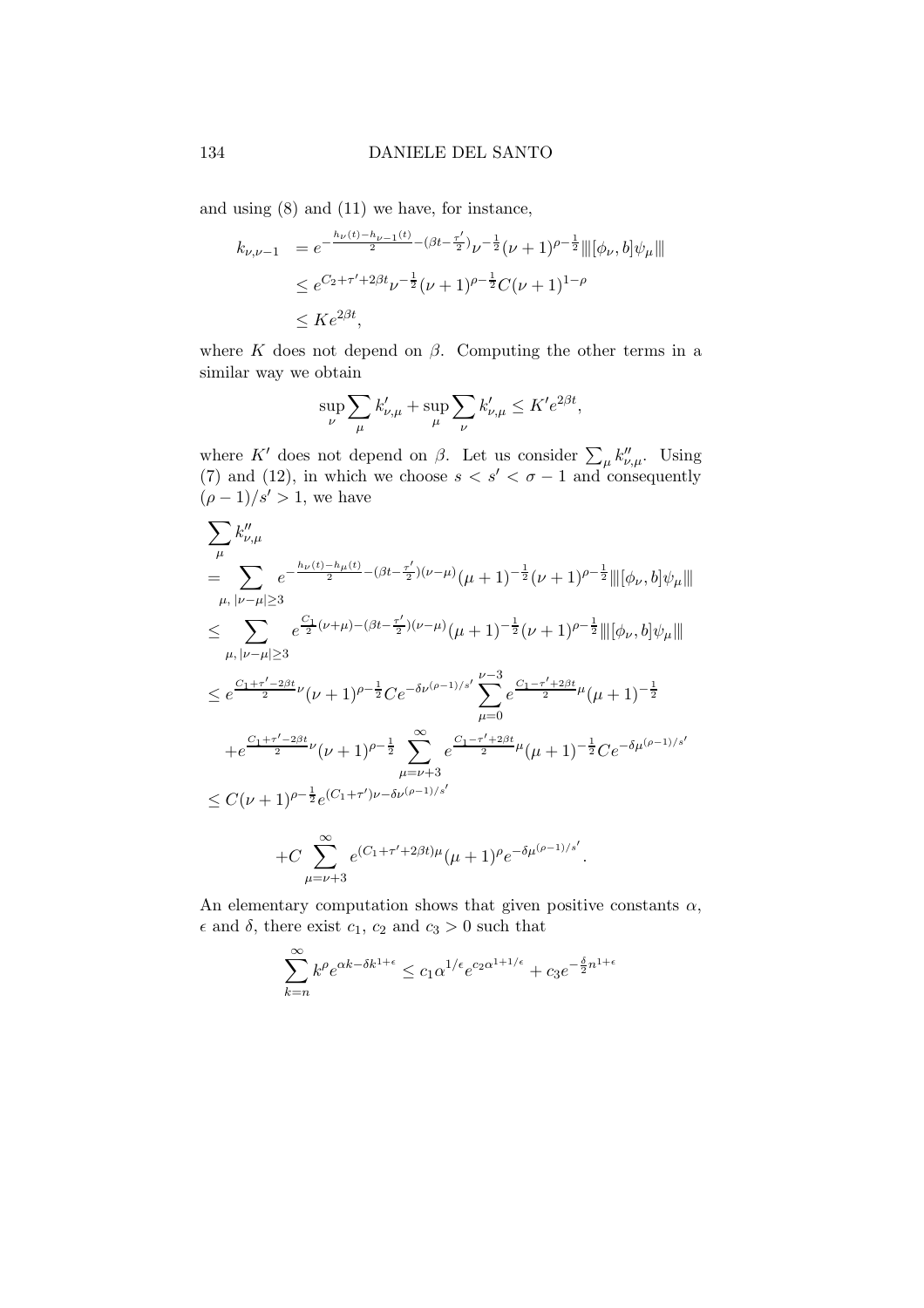for all  $n \in \mathbb{N}$ , so that

$$
\sum_{\mu} k_{\nu,\mu}'' \le C \Big[ (\nu+1)^{\rho-\frac{1}{2}} e^{(C_1+\tau')\nu-\delta\nu^{(\rho-1)/s'}} \n+ c_1(C_1+\tau'+2\beta t)^{\frac{s'}{\rho-1-s'}} e^{c_2(C_1+\tau'+2\beta t)^{\frac{\rho-1}{\rho-1-s'}}} \n+ c_3 e^{-\frac{\delta}{2}\nu^{(\rho-1)/s'}} \Big],
$$

and finally

$$
\sum_{\mu} k''_{\nu,\mu} \le K_1 \left( 1 + (C_1 + \tau + 2\beta t)^{\frac{s'}{\rho - 1 - s'}} \right) \exp(K_2(C_1 + \tau + 2\beta t)^{\frac{\rho - 1}{\rho - 1 - s'}}))
$$

where  $K_1$  and  $K_2$  do not depend on  $\beta$ . The case of  $\sum_{\nu} k''_{\nu,\mu}$  is similar. From these estimates we deduce that there exists  $K > 0$ 

$$
\sup_{\nu} \sum_{\mu} k_{\nu,\mu} + \sup_{\mu} \sum_{\nu} k_{\nu,\mu} \le K(1 + f(\beta t)),
$$
 (13)

where f is a continuous function with  $f(0) = 0$ . We fix  $\beta = 2C_0K$ and we choose  $T' \in (0,T]$  in such a way that for all  $t \in [0,T']$  is  $|1 + f(\beta t)| \le 2$ . From (10) and (13) we obtain that

$$
\sum_{\nu=0}^{\infty} e^{-h_{\nu}(t) - (2\beta t - \tau')(\nu+1)} 2a(t) |\langle [\phi_{\nu}, b] \partial_x u, \partial_x \partial_t u_{\nu} \rangle|
$$
  

$$
\leq \beta \left[ \sum_{\nu=0}^{\infty} e^{-h_{\nu}(t) - (2\beta t - \tau')(\nu+1)} (\nu+1) \lambda_0 a(t) ||\partial_x u_{\nu}||^2 \right]^{1/2}
$$
  

$$
\cdot \left[ \sum_{\nu=0}^{\infty} e^{-h_{\nu}(t) - (2\beta t - \tau')(\nu+1)} (\nu+1) ||\partial_t u_{\nu}||^2 \right]^{1/2},
$$

for all  $t \in [0, T']$ . From (9)

$$
\mathcal{E}'(t) \le 2\sum_{\nu=0}^{\infty} e^{-h_{\nu}(t) - (2\beta t - \tau')(\nu+1)} |\langle (Lu)_{\nu}, \partial_t u_{\nu} \rangle|
$$

and consequently

$$
\mathcal{E}'(t) \le 2 \left[ \sum_{\nu=0}^{\infty} e^{-h_{\nu}(t) - (2\beta t - \tau')(\nu+1)} \| (Lu)_{\nu} \|^2 \right]^{\frac{1}{2}} (\mathcal{E}(t))^{\frac{1}{2}}
$$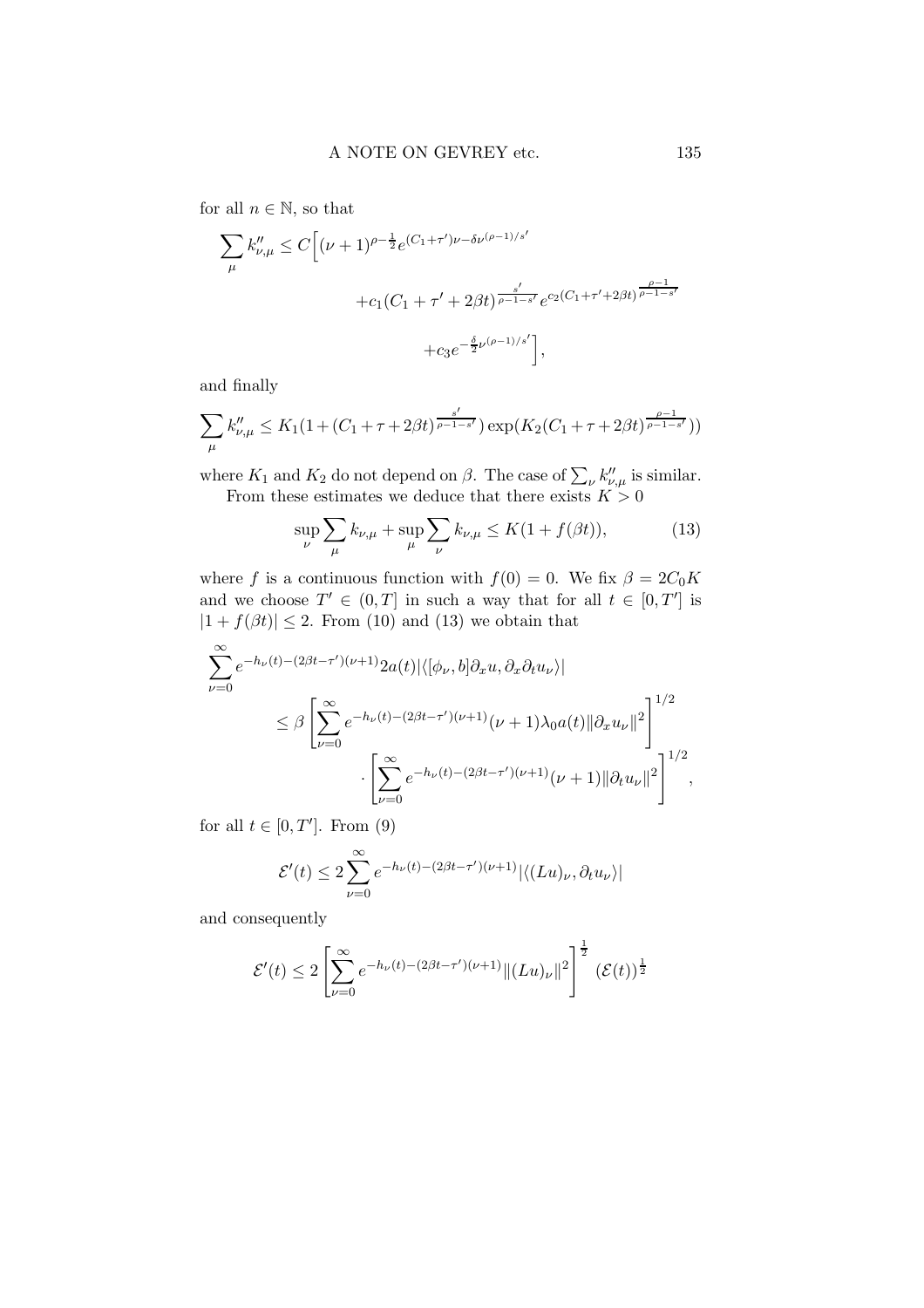for all  $t \in [0, T']$ . On the other hand, possibly taking a smaller T' we have that there exists  $C''$  and  $\tau'' > 0$  such that

$$
\mathcal{E}(t) \ge C''(\|u(t,\cdot)\|_{H_{\sigma,\tau''}}^2 + \|\partial_t u(t,\cdot)\|_{H_{\sigma,\tau''}}^2),
$$

for all  $t \in [0, T']$ . Finally

$$
\sup_{t \in [0,T']} \{ \|u(t, \cdot)\|_{H_{\sigma,\tau''}} + \|\partial_t u(t, \cdot)\|_{H_{\sigma,\tau''}} \}
$$
  
\n
$$
\leq C(\|u(t, \cdot)\|_{H_{\sigma,\tau}} + \|\partial_t u(t, \cdot)\|_{H_{\sigma,\tau}} + \int_0^{T'} \|Lu(s, \cdot)\|_{H_{\sigma,\tau''}} ds.
$$

This energy estimate implies the well-posedness of the Cauchy problem in the interval  $[0, T']$ . Remarking that the value of  $T'$  depends only on the coefficients  $a$  and  $b$ , with a finite number of step of length  $T'$ , also  $T$  can be reached. This concludes the proof of our result.

Acknowledgment. This work was prepared during the stay of the author at the Institute of Mathematics of the University of Tsukuba, Japan, in February and March 2005. The author would like to express his gratitude to this Institution and in particular to prof. Kunihiko Kajitani for his kind hospitality.

#### **REFERENCES**

- [1] A. ASCANELLI, Gevrey well posedness for a second order weakly hyperbolic equation with non regular in time coefficients, Tsukuba J. Math. 30 (2006), 415-432.
- $[2]$  J.-M. BONY, Calcul symbolique et propagation des singularités pour les équations aux dérivées partielles non linéaires, Ann. Sci. École Norm. Sup. (4) 14 (1981), 209-246.
- [3] CHEN HUA AND L. RODINO, *Micro–elliptic Gevrey regularity for non*linear partial differential equations, Boll. U. M. I. (7) 10-B (1996), 199–232.
- [4] CHEN HUA AND L. RODINO, *Paradifferential calculus in Gevrey* classes, J. Math. Kyoto Univ. 41 (2001), 1-31.
- [5] M. Cicognani, D. Del Santo and M. Reissig, A dyadic decomposition approach to a finitely degenerate hyperbolic problem, Ann. Univ. Ferrara, Sez. VII, Sci. Mat. 52 (2006), 281-289.
- [6] F. COLOMBINI, E. DE GIORGI AND S. SPAGNOLO, Sur les équations hyperboliques avec des coefficients qui ne dépendent que du temps, Ann. Scuola Norm. Sup. Pisa Cl. Sci. (4) 6 (1979), 511-559.